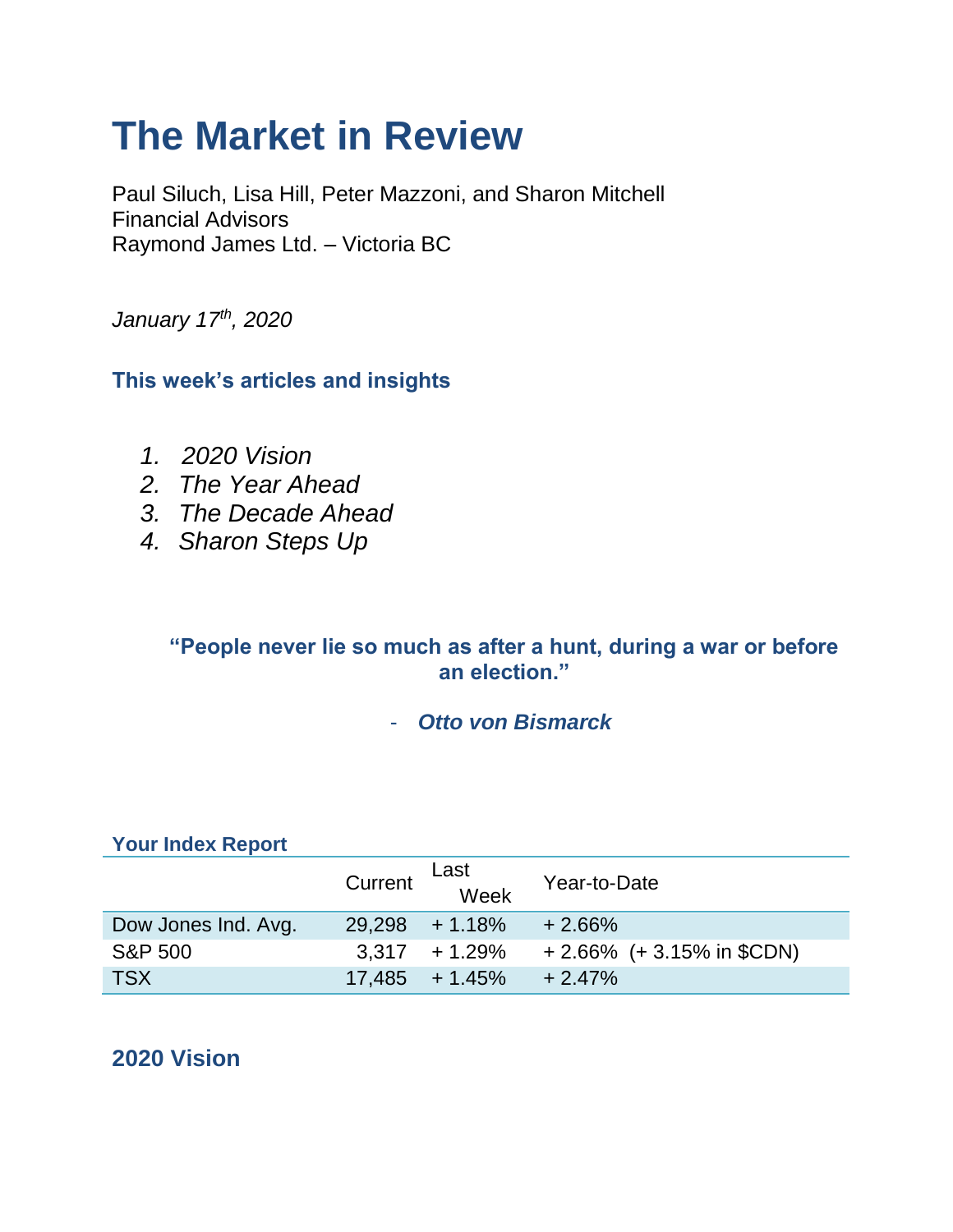

It is now 2020.

2020 is a Leap Year. It is also a U.S. election year, as the two almost always coincide.

Numerically, it is also a unique year. 2020 is a number when the first two digits match the second two digits, which only comes once in a century. The last was 1919 and the next is in  $2121 - 101$  years away.

What defined the last decade? The 2010s limped out quietly, with nothing Earthshattering to remember it by. The world became more ecologically-conscious, we changed how we listen to music (we used to play CDs or buy songs – now we just stream) and how we watch TV (Netflix **NFLX** instead of cable). The Middle East was its usual mess and people got very hot and bothered about elections in the U.S. and Canada. Nothing new, in other words.

20/20 is also a term for perfect vision. It means you can see objects clearly from 20 feet away. There are many predictions about the year ahead, all expecting to be clearly right 12 months out. Few ever are. As Yogi Berra said, "It's tough to make predictions, especially about the future."

At the end of 2018, many analysts were quite negative about 2019. Even the most bullish failed to predict the year would deliver the best returns since 2013. Their opinions were coloured by the negative return that 2018 delivered, especially the sharp decline of the final three months of that year. This is something psychologists call *recency bias*, which is the tendency to expect what happened most recently to happen again.

Today, most analysts are positive on the year ahead, with returns in the 5-8% range. This is a safe prediction. You're not going to lose your job if you predict "average" and the world delivers "below average" or "above average". We do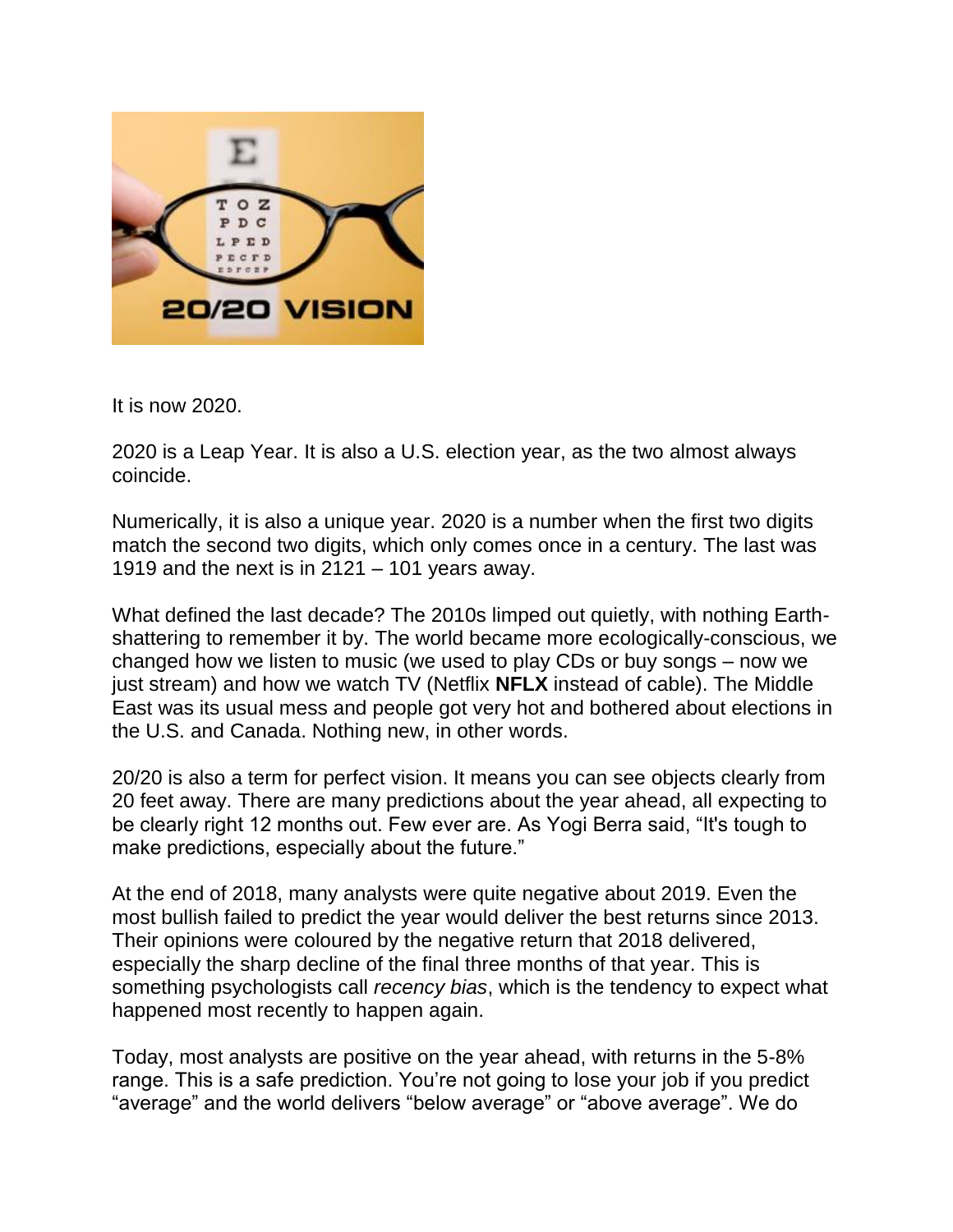know that markets are generally positive in a US election year, as 2020 is. We also know that markets tend to do well after a strong year. Like Newton's Law of Motion, markets in forward motion tend to stay in forward motion. Since 1950, the S&P 500 has ended the year in the same direction as it began the year in 82% of presidential-election years since 1950 (Dow Jones Market Data). So far in 2020, the S&P 500 is up over 2%, suggesting a positive year ahead.

I spent some time thinking about market predictions over the holidays. I have been in this business for almost 35 years now and, despite the world becoming more complicated, I am trying to simplify my thought processes. Also, I want to remove my own biases, which form a big part of how I make personal predictions. With 35 years of hindsight, here is my list of what really affects the stock market most, and what we need to pay attention to when gauging how our investments are about to behave, in reverse order:

## **4. Wars, Elections, and Policy**

Nothing fills the news more than these items. Yet, over the long-term, they have the least affect. Yes, major wars will have major impacts (WW2), and huge electoral swings can change everything (Reagan in 1980), but mostly they don't. Libya, Crimea, Iraq, and Syria all had little bearing on the direction of stocks this decade. Oil rose, then fell back. Headlines about impeachment roared and warned, but the after-effects have been small. The tax cuts of President Trump goosed corporate earnings for up to a year, before the "sugar high" wore off. We pay the most attention to these headlines when assessing the stock market, when we really should be watching other factors more.

## **3. Trade**

Does trade matter? For close to 30 years, we have been opening our borders to global trade. Most of our stuff is now made in Asia and we didn't think twice about it. Suddenly, trade agreements like NAFTA are being torn in two and tariffs in the hundreds of billions were slapped on China by the US administration. Entire industries (farming, autos, energy) were impacted during 2019 due to trade restrictions. Trade did not used to matter much. Now it certainly does. Global markets have been affected for two years by trade frictions: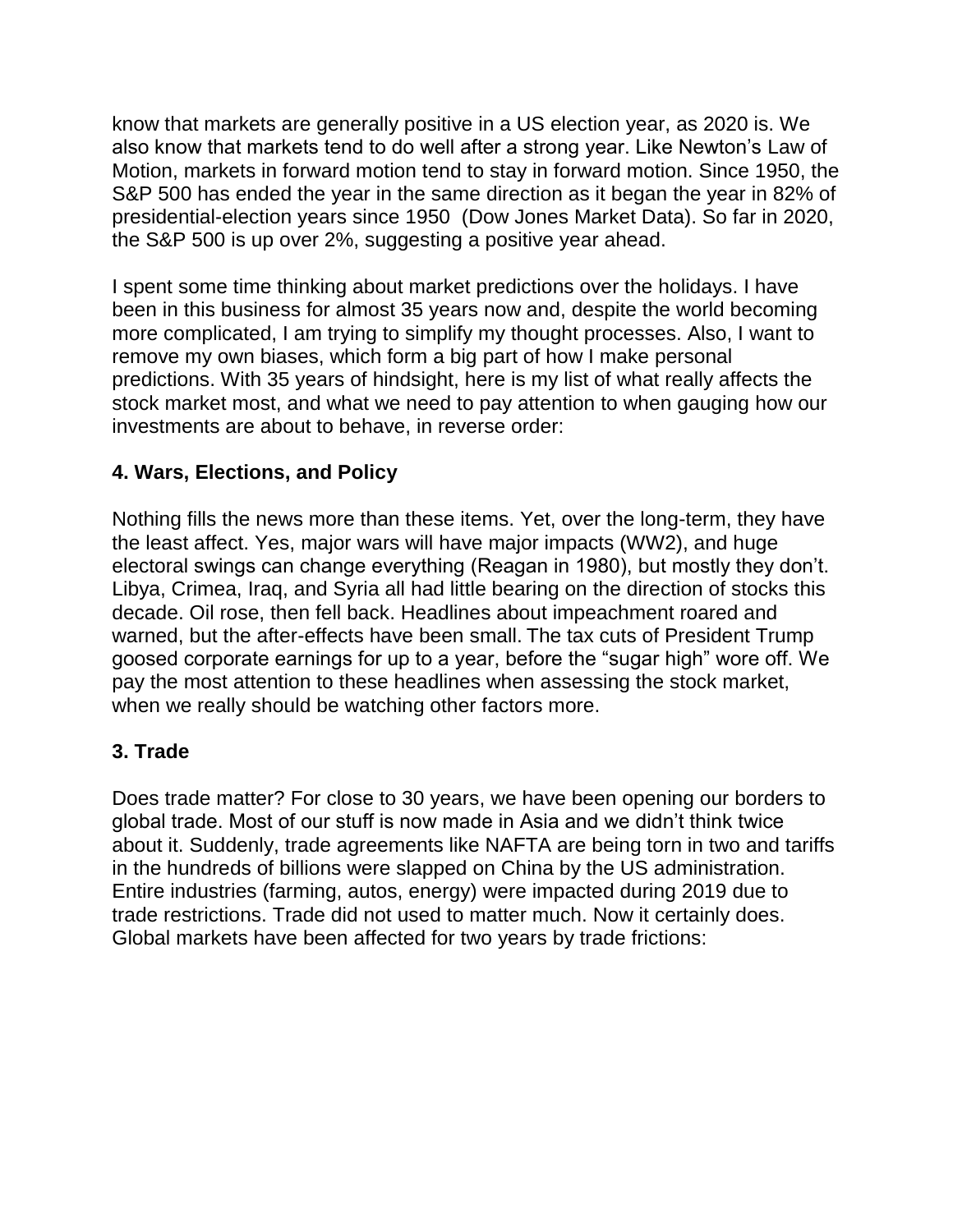

#### Global stocks have been flat since the trade war began

sources: MSCI, RIMES. As of 11/30/19. Returns are cumulative since the U.S. presidential election on 11/8/16. Returns are in USD.

## **2. Earnings**

The profit a company makes is the bedrock of how we value it. Some companies can grow for years without making much money (i.e. Amazon **AMZN**) but, at some point, something positive needs to hit the bottom line. Surprisingly, earnings for the overall US market barely budged in 2019. Stocks rose by simply becoming more expensive. They cannot do that every year, especially now, with valuations high. Earnings are expected to grow about 5% in 2020.

#### **1. Interest Rates**

"Don't fight the Fed" is an old market saying that matters more today than it ever did. The 20% decline in markets at the end of 2018 was caused by one thing: the US Federal Reserve raised interest rates four times that year, and threatened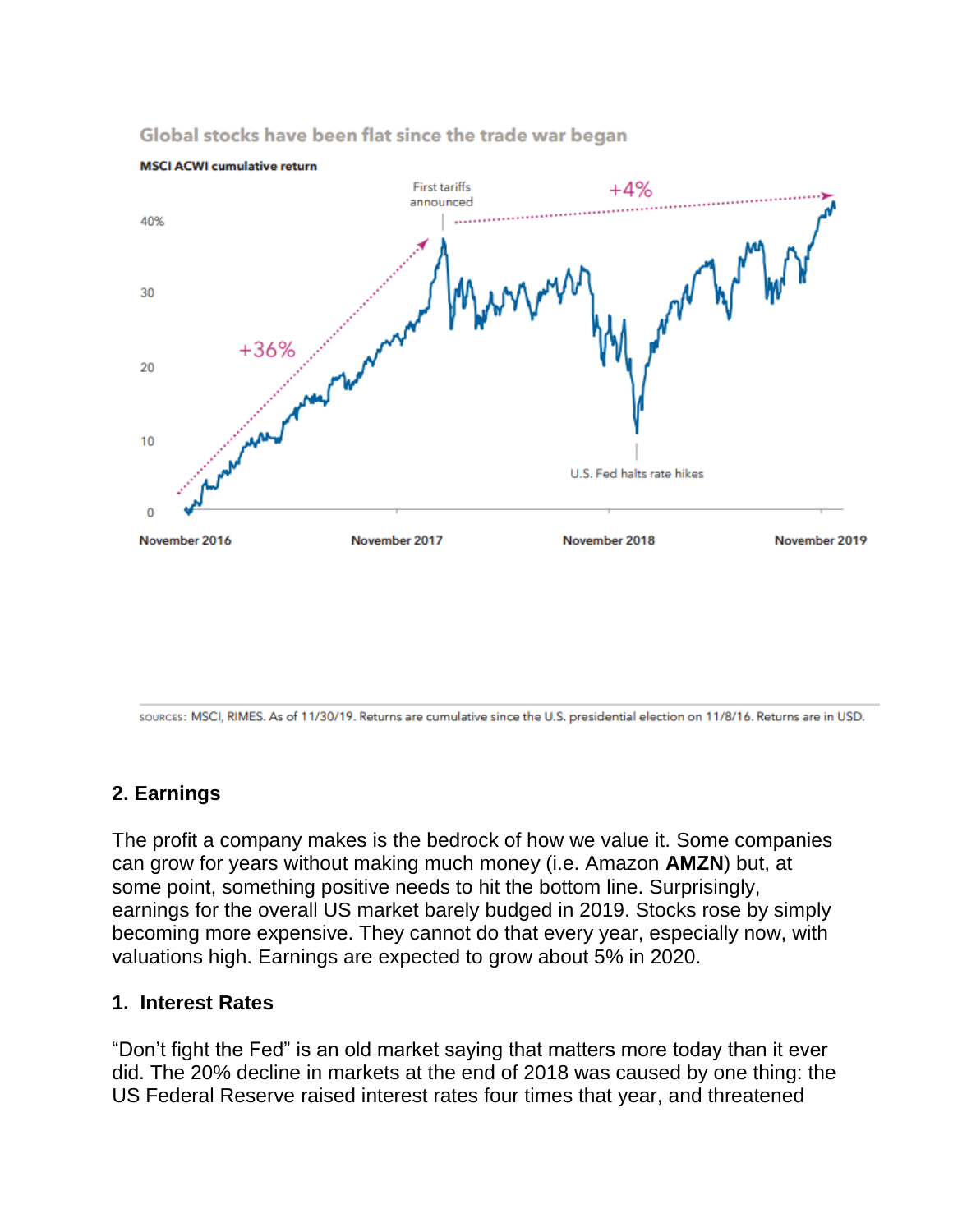four more in 2019. The reason the market rose so quickly in 2019? The US Federal Reserve not only backed off on its threat, it actually cut rates three times. Then, starting in September, it injected close to \$440 billion in new reserves to the system. Much of that appears to have found its way into stocks, although it is expected to end around April.

So where do these four indicators leave us today?

4. Wars and Elections – Unless the Iran spat turns much larger, this is a blip. And the US election is shaping up to have a moderate Democrat candidate facing off against President Trump. The market is positive that the most left-leaning candidates are fading and the Middle East conflict is confined to the Middle East. The impeachment hearing could sway the US election, although it has had little effect so far. **Neutral**.

- 3. Policy The tax cuts are in place until 2025. The election will determine if there are to be any major tax or spending changes. **Neutral**.
- 2. Trade The US and China just signed a trade deal. The US, Canada, and Mexico are just signing the new USMCA trade deal. Even with their warts and blemishes, these agreements signify a lessening of trade tensions. **Positive**.
- 1. Interest Rates US interest rates are on hold. Canadian interest rates are on hold. Money continues to be injected into the banking system, though this may end by April. A "friendly Fed" is **Positive** for the markets.

## Our conclusion?

Now that the first truce has been declared through an initial trade deal, we are seeing world manufacturing start to turn upward: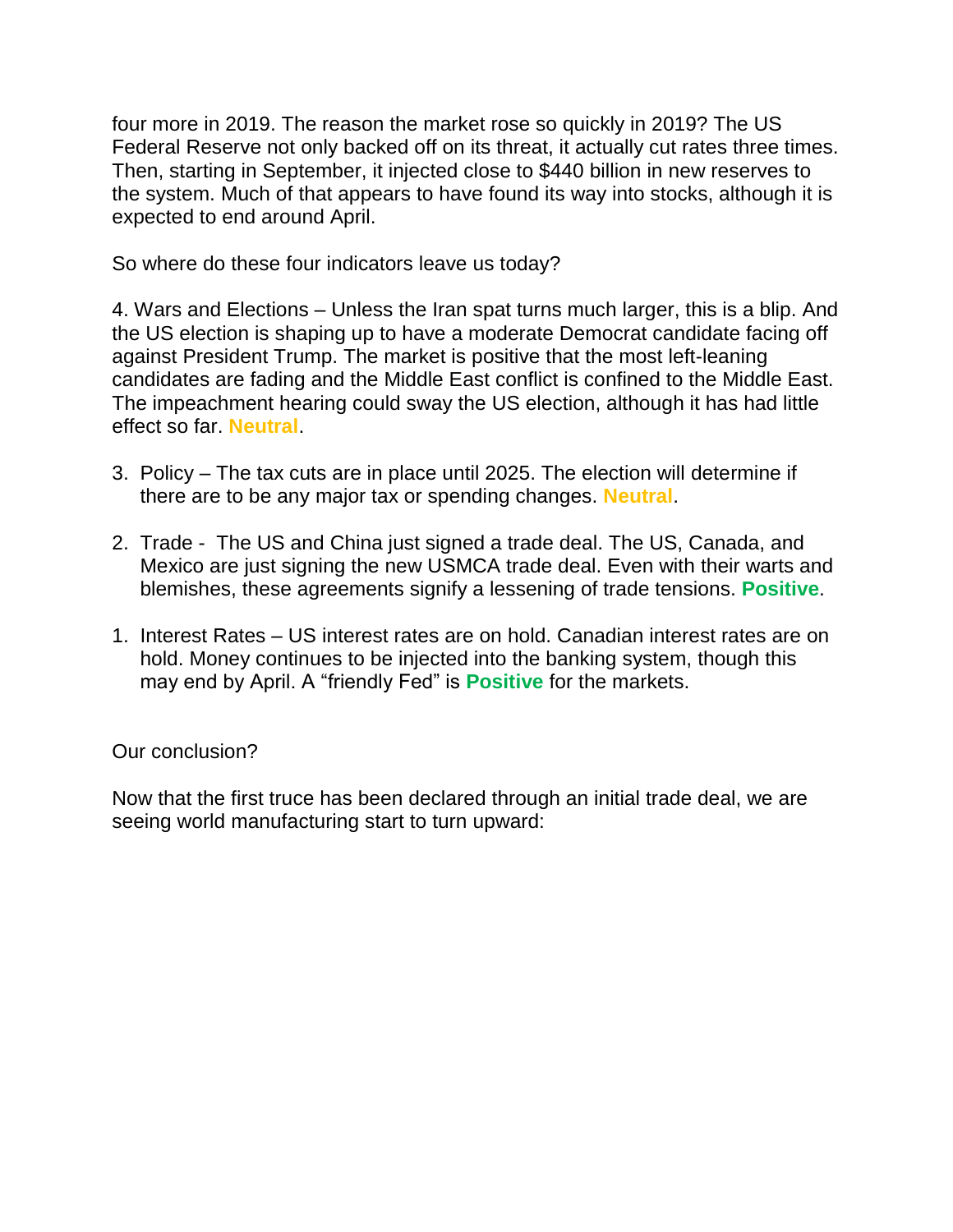

The anticipation of a trade deal, as well as US central bank stimulus, has sent markets on a tear since October. There has not been a single day with a decline of over 1% in the last three months.

As a result, markets are overdue for a pullback. It could happen and should happen. Beyond that, the conditions above remain relatively positive for stocks, leading us to (somewhat reluctantly) agree with the average consensus:

## *Stocks are likely to return 5-8% this year, including dividends. Expect more bumps and swings, however.*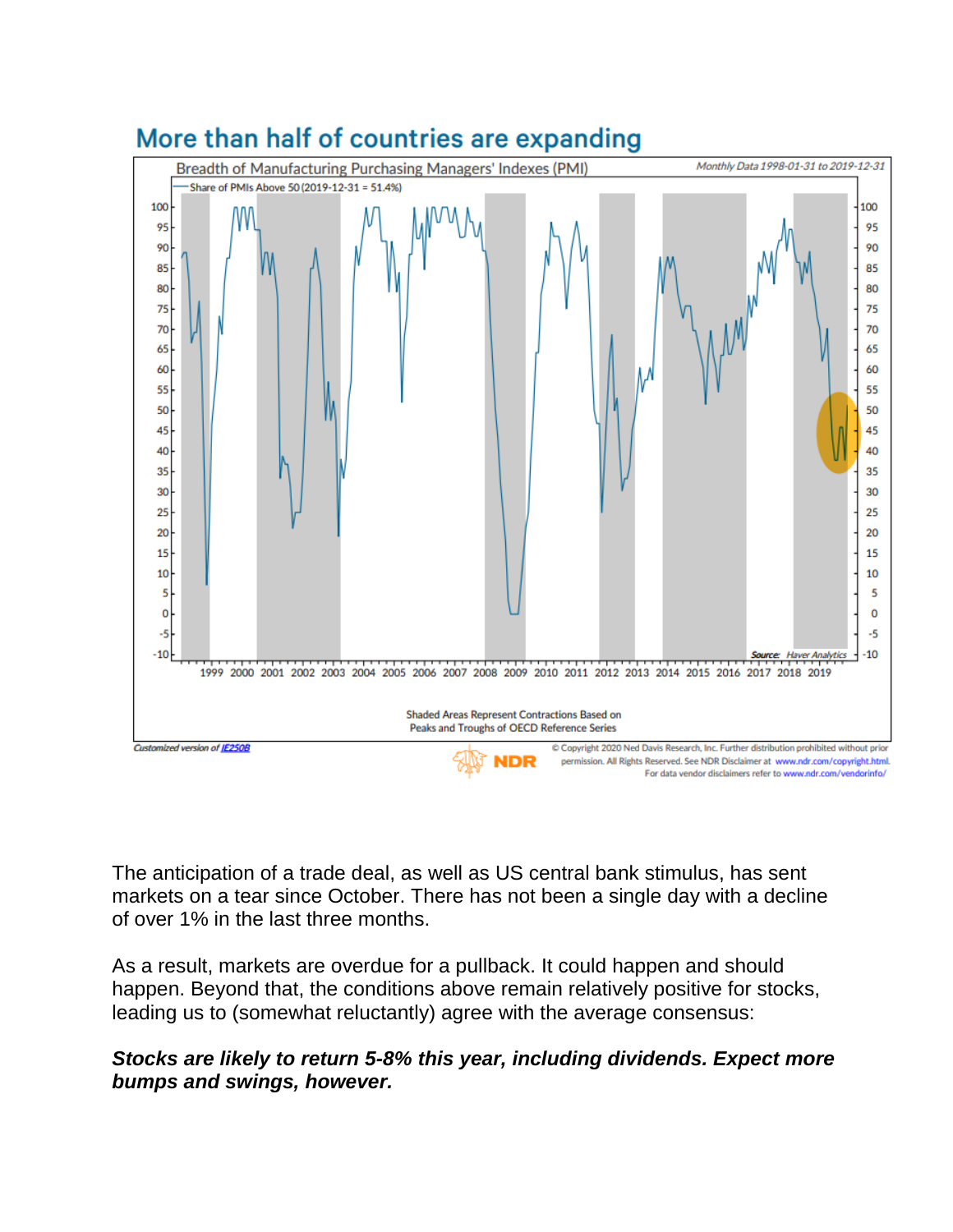# **The Year Ahead**

We spoke with Manulife's chief strategist recently, and he offered his forecast for 2020:

He sees no recession before 2021.

- Canada is relatively more attractive that the US today. He has cut his global exposure for US stocks to 15% (neutral is 50%) in favour of Canada and international equities.

The Canadian dollar should end the year higher – around \$0.79 US. Our interest rates are higher than those in the US, and firm oil prices should push our dollar higher.

The surprise region of the year could be Asia. China is turning upward, and 6 of 7 Asian countries saw their manufacturing sectors improve last month.

Electric car sales are growing, but sales as an overall percentage are still tiny. Assuming exponential growth, electric vehicles will only make up 35% of overall auto sales by 2040. In other words, it may be too early to bet against oil.

# **The Decade Ahead**

The decade ahead is going to be an interesting one. Technological improvements are increasing at an exponential rate, to the point that we barely notice any longer.

Take speech recognition. Years ago, this was the Holy Grail of artificial intelligence. It took computers the size of dishwashers to convert even a small amount of verbal speech into written text.

Today, you can dictate texts to your phone, talk to your car while you drive, or control your house through smart speaker systems such as Amazon's Alexa or Google (**GOOG**) Home. We are also seeing rapid discoveries of new therapies as we unlock the secrets of DNA, proteins, and even smaller molecules that make up our bodies. Average life expectancy is expected to continue to increase throughout the world, as a result.

This UN graph assumes gradual improvements in life expectancy over the next century. What if we find ways to extend the human lifespan dramatically?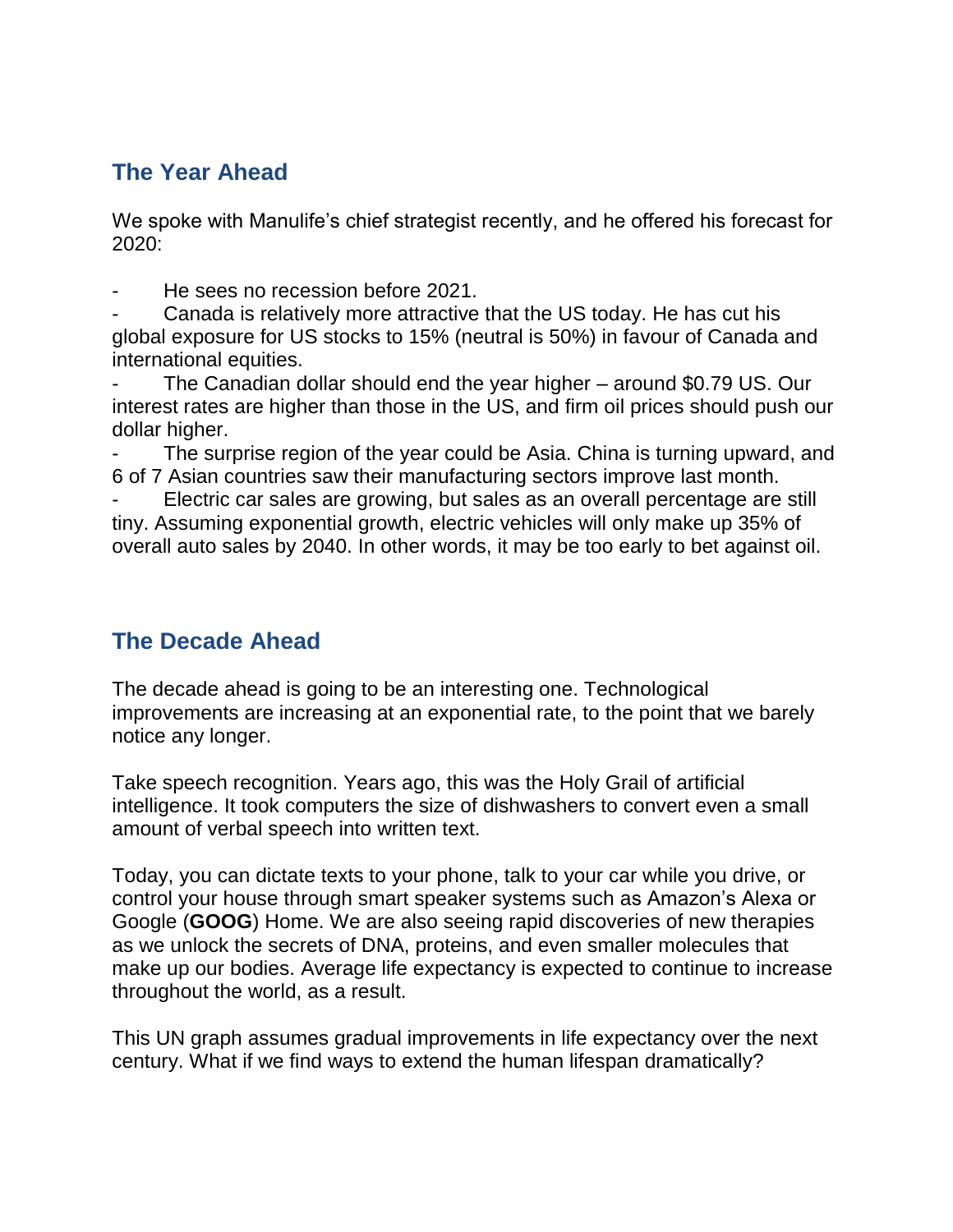#### Figure 20. Estimated and projected life expectancy at birth for both sexes by SDG region, 1950-2100, according to the medium-variant projection

100 Projection 90 Life expectancy at birth (years) 80 70 60 50 40 30 1950 2000 2050 2100 Year Latin America and the Caribbean Sub-Saharan Africa Northern Africa and Western Asia Australia/New Zealand Central and Southern Asia Oceania\* Eastern and South-Eastern Asia Europe and Northern America

Considerable progress has been made towards closing the longevity differential between countries,

Data source: United Nations, Department of Economic and Social Affairs, Population Division (2019). World Population Prospects 2019. \* excluding Australia and New Zealand

Until we do, though, the world will continue to get older and older, making the aging of humanity a major theme of the 2020's. It will affect everything from health care to pensions. The imbalance is stark. For example, Canada now has more people over the age of 65 than under the age of 15, yet we have over 2,400 pediatricians (doctors for children) compared to just 300 gerontologists (doctors for the aged).

but wide gaps remain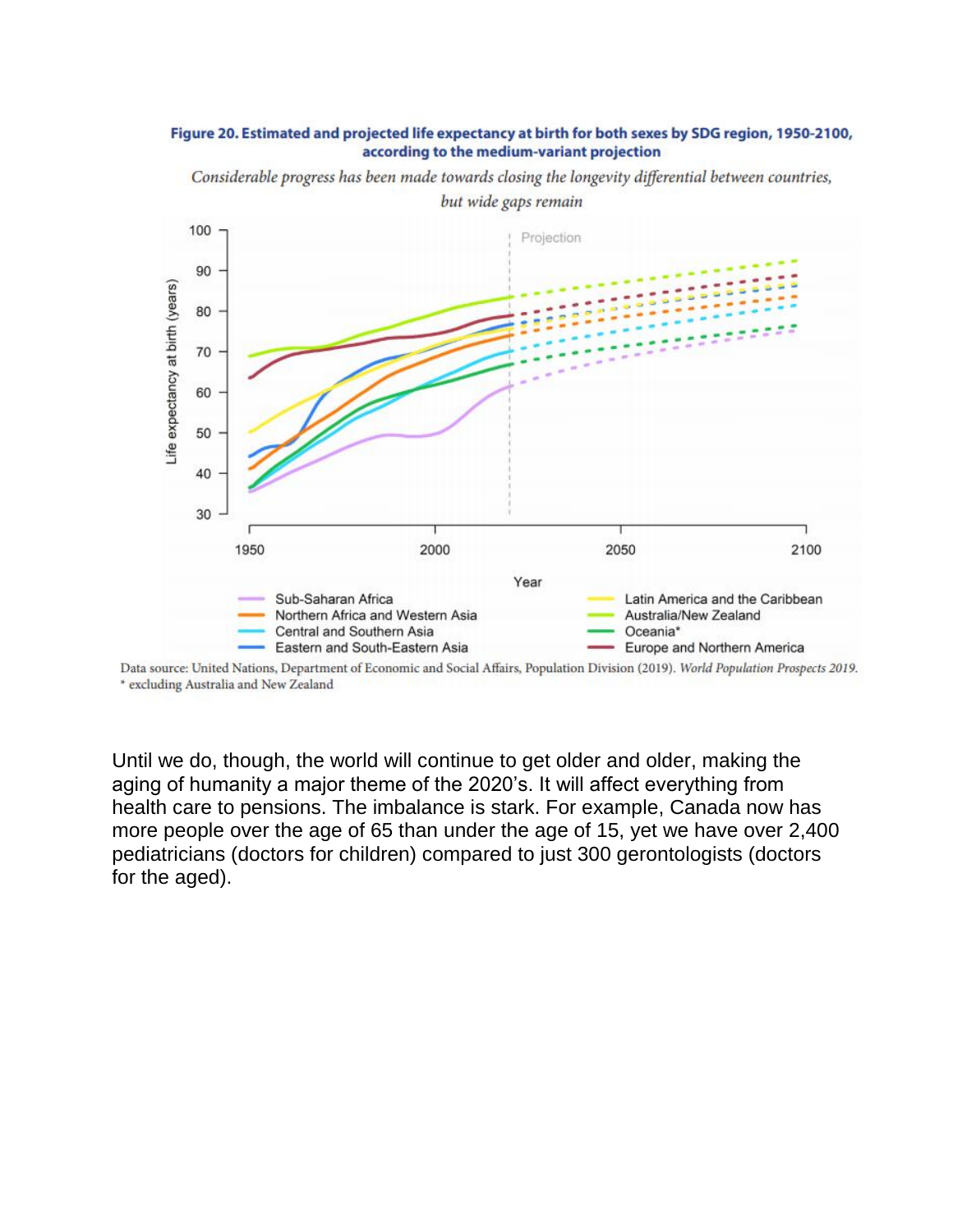#### Figure 14. Estimated and projected potential support ratio by SDG region, 1990-2100, according to the medium-variant projection

Population ageing leads to a decline in the potential support ratio, which describes the number of working-age persons relative to the number of older persons in the population



Data source: United Nations, Department of Economic and Social Affairs, Population Division (2019). World Population Prospects 2019. \* excluding Australia and New Zealand

An older world is a slower world, which helps explain why the growth rate of most developed countries now hovers around 1-2% per year compared to 3-4% in the 1970s. The peak year for population growth was 1968 when the world population grew at a 2% per year pace. Today? The developed world's population growth is now flat at 0.1% per year, with world population slowing to just 1% per annum. Interest rates are low, inflation is low, and both are likely to stay low for the foreseeable future, as a result.

Other major themes include:

ESG – The Environmental, Social, and Governance movement is changing the way we invest. More and more investors, as well as corporate executives, are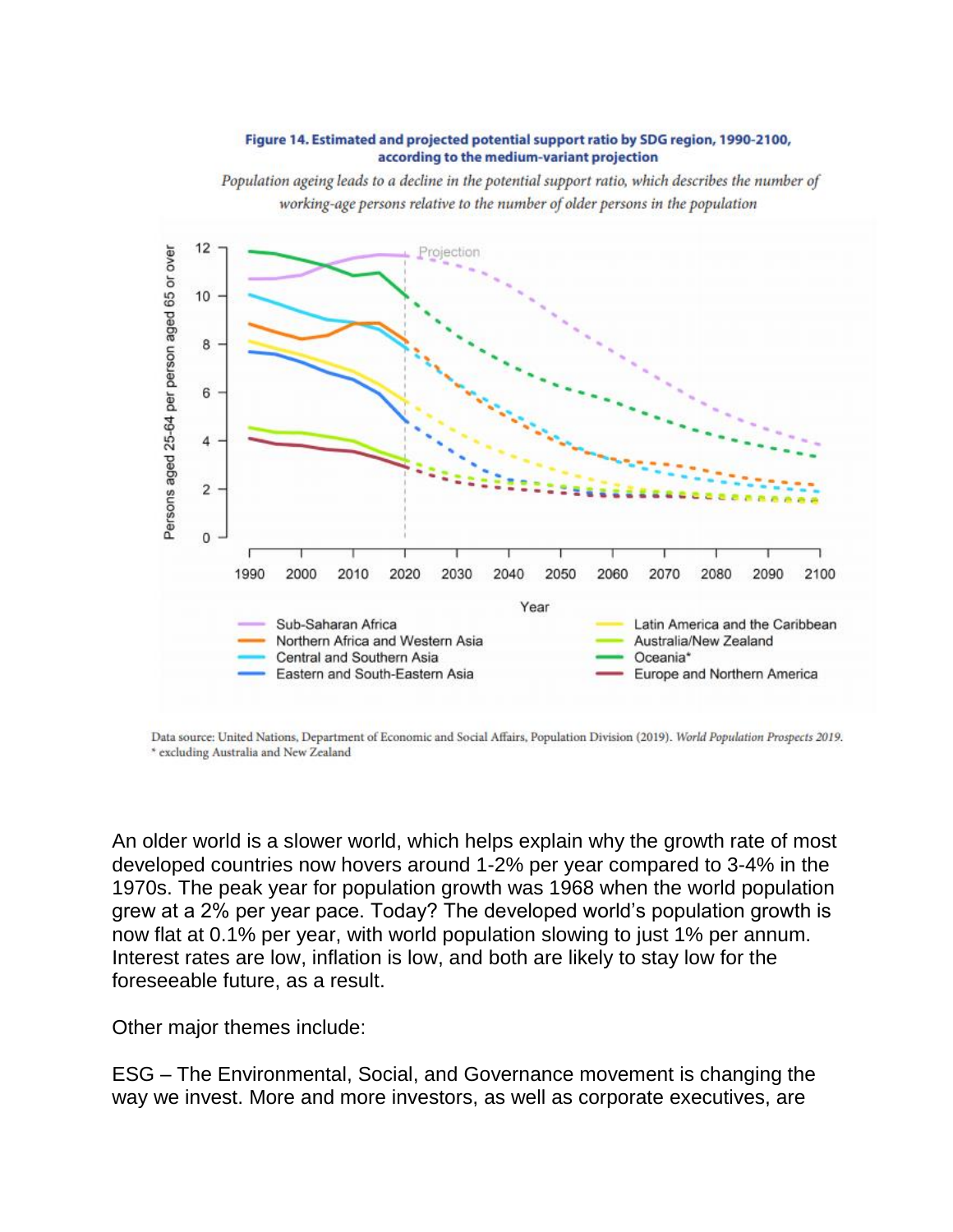embracing ESG and fossil-free mandates. Agree with it or not, it is an enormous tide of money moving in a very specific direction.

5G – Imagine internet speeds 100 times what they are now over your phone. Enormous amounts of data will be transmitted by every device, which means many more cell towers, more powerful phones, and millions more "smart" devices (home security, health-monitoring watches) will begin talking to one another.

Autonomous cars – These are late, but they will arrive eventually. Many thought we would have fully autonomous cars (Level 5 – Full Automation) by now, but we are just on the edge of cars that can steer for you on a highway (Level 3 – Conditional Automation). When your car becomes able to drive itself, our worlds will change dramatically. For seniors losing their licenses, it will be a godsend.

It will be another interesting year ahead, and an even more interesting decade.

# **Sharon Steps Up**

About a year ago, we changed our official name from Siluch-Hill Management to Dividend Value Partners. Why? It is the name of our flagship portfolio and method, and the name will also outlive the two of us when (and if) we retire. Time and tide wait for no man, goes the saying. We are no different.

While we have no plans to retire anytime soon, we do understand the invigorating effect of younger blood. We welcomed Peter Mazzoni as a partner a number of years ago, who has been with us for 19 years. He has certainly earned his stripes. As of February 1<sup>st</sup>, Sharon Mitchell will also become a partner in our group. She has been with us 5 years now, and is a Certified Financial Planner. Sharon brings a different skill set to the team, and a wonderful manner.

For clients, nothing changes. For Sharon, she now gets to enjoy the ups and downs of ownership. We are thrilled to welcome her as a partner!

*Thank you for your referrals this month! They are always handled with great care and discretion.*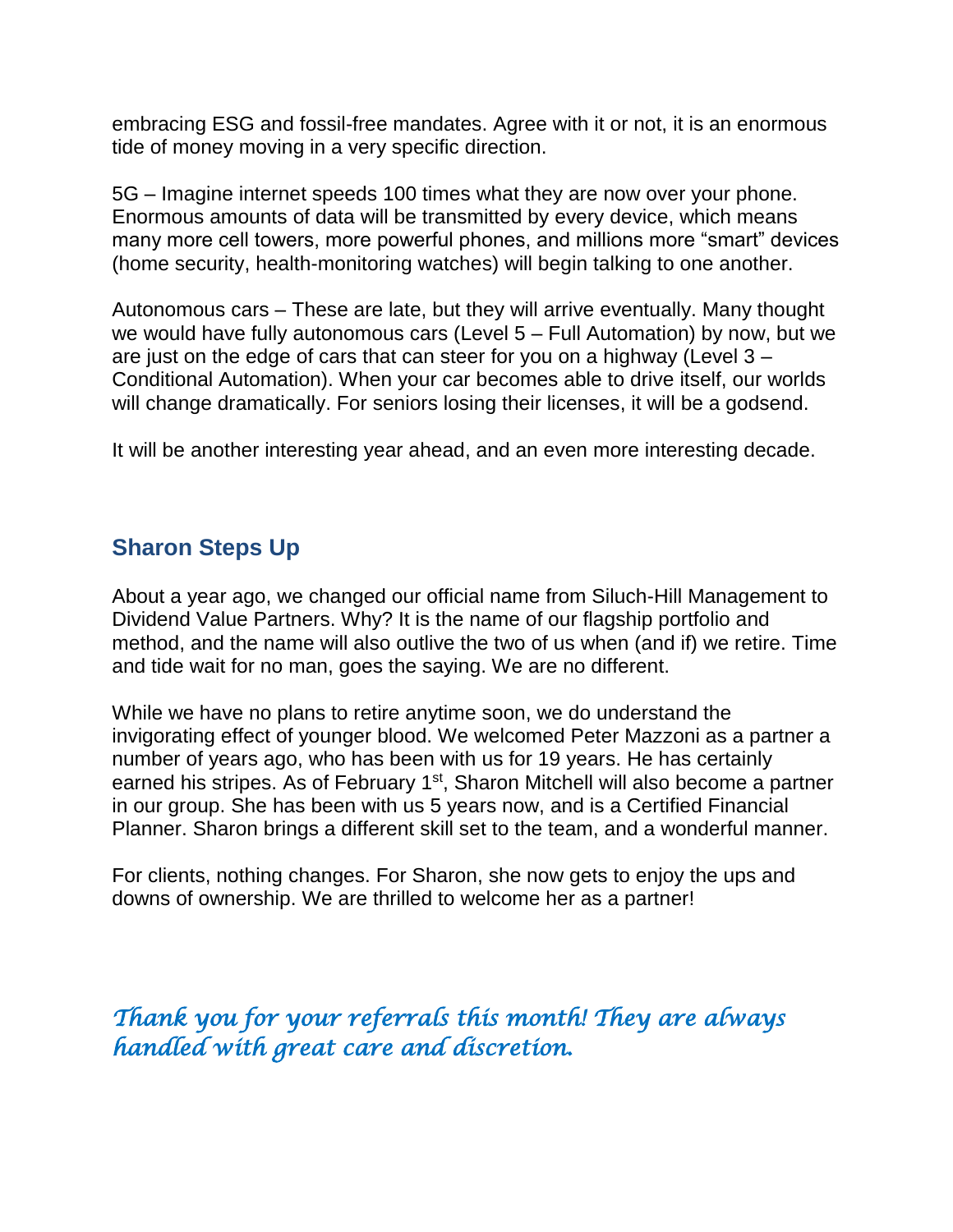#### **[http://www.dividendvaluepartners.com](https://urldefense.proofpoint.com/v2/url?u=http-3A__www.dividendvaluepartners.com&d=DwMFAw&c=K3dQCUGiI1B95NJ6cl3GoyhMW2dvBOfimZA-83UXll0&r=_6MBBSGYsFznIBwslhTiqBKEz4pHUCTd_9tbh_EpUMY&m=scBAtuMDuWZwK1IVr5YXjdB6aRS-faGHAMq3jOn6sJU&s=enZqe4ZgcjH_33x5dT-vZq9A37d4AhNkXvjc6AbmYww&e=)**

We thank you for your business and your referrals and we hope you find our site user friendly and informative. We welcome your comments.

#### **How to contact us:**

[paul.siluch@raymondjames.ca](https://owa-kel.raymondjames.ca/owa/redir.aspx?SURL=z0BxOCXDlQ-Aad1f_a9igaARxm5Rd1VXE7UcmD4mZ3IZiacj7DPTCG0AYQBpAGwAdABvADoAcABhAHUAbAAuAHMAaQBsAHUAYwBoAEAAcgBhAHkAbQBvAG4AZABqAGEAbQBlAHMALgBjAGEA&URL=mailto%3apaul.siluch%40raymondjames.ca) [lisa.hill@raymondjames.ca](https://owa-kel.raymondjames.ca/owa/redir.aspx?SURL=glaBgdTdxPMFpiw4eumg-PzZXpo9vJyObrXLs1TKtIAZiacj7DPTCG0AYQBpAGwAdABvADoAbABpAHMAYQAuAGgAaQBsAGwAQAByAGEAeQBtAG8AbgBkAGoAYQBtAGUAcwAuAGMAYQA.&URL=mailto%3alisa.hill%40raymondjames.ca) [peter.mazzoni@raymondjames.ca](https://owa-kel.raymondjames.ca/owa/redir.aspx?SURL=3c7mDL9-cZxYXt7CvkOu20QVFy1WCaDQxUZ3BQE6vecZiacj7DPTCG0AYQBpAGwAdABvADoAcABlAHQAZQByAC4AbQBhAHoAegBvAG4AaQBAAHIAYQB5AG0AbwBuAGQAagBhAG0AZQBzAC4AYwBhAA..&URL=mailto%3apeter.mazzoni%40raymondjames.ca)

#### (250) 405-2417

#### *Disclaimers*

*[The information contained in this newsletter was obtained from sources believed to be](https://owa-kel.raymondjames.ca/owa/redir.aspx?SURL=z0BxOCXDlQ-Aad1f_a9igaARxm5Rd1VXE7UcmD4mZ3IZiacj7DPTCG0AYQBpAGwAdABvADoAcABhAHUAbAAuAHMAaQBsAHUAYwBoAEAAcgBhAHkAbQBvAG4AZABqAGEAbQBlAHMALgBjAGEA&URL=mailto%3apaul.siluch%40raymondjames.ca) reliable, however, we cannot represent that it is accurate or complete. [It is provided as a general source of information and should not be](https://owa-kel.raymondjames.ca/owa/redir.aspx?SURL=z0BxOCXDlQ-Aad1f_a9igaARxm5Rd1VXE7UcmD4mZ3IZiacj7DPTCG0AYQBpAGwAdABvADoAcABhAHUAbAAuAHMAaQBsAHUAYwBoAEAAcgBhAHkAbQBvAG4AZABqAGEAbQBlAHMALgBjAGEA&URL=mailto%3apaul.siluch%40raymondjames.ca)  [considered personal investment advice or solicitation to buy or sell securities.](https://owa-kel.raymondjames.ca/owa/redir.aspx?SURL=z0BxOCXDlQ-Aad1f_a9igaARxm5Rd1VXE7UcmD4mZ3IZiacj7DPTCG0AYQBpAGwAdABvADoAcABhAHUAbAAuAHMAaQBsAHUAYwBoAEAAcgBhAHkAbQBvAG4AZABqAGEAbQBlAHMALgBjAGEA&URL=mailto%3apaul.siluch%40raymondjames.ca) The views expressed are those of the [authors, Paul Siluch and Lisa Hill, and not necessarily those of Raymond James Ltd.](https://owa-kel.raymondjames.ca/owa/redir.aspx?SURL=z0BxOCXDlQ-Aad1f_a9igaARxm5Rd1VXE7UcmD4mZ3IZiacj7DPTCG0AYQBpAGwAdABvADoAcABhAHUAbAAuAHMAaQBsAHUAYwBoAEAAcgBhAHkAbQBvAG4AZABqAGEAbQBlAHMALgBjAGEA&URL=mailto%3apaul.siluch%40raymondjames.ca) Commissions, trailing [commissions, management fees and expenses all may be associated with mutual funds.](https://owa-kel.raymondjames.ca/owa/redir.aspx?SURL=z0BxOCXDlQ-Aad1f_a9igaARxm5Rd1VXE7UcmD4mZ3IZiacj7DPTCG0AYQBpAGwAdABvADoAcABhAHUAbAAuAHMAaQBsAHUAYwBoAEAAcgBhAHkAbQBvAG4AZABqAGEAbQBlAHMALgBjAGEA&URL=mailto%3apaul.siluch%40raymondjames.ca) Please read the prospectus before investing. [The indicated rates of return are the historical annual compounded total returns including changes](https://owa-kel.raymondjames.ca/owa/redir.aspx?SURL=z0BxOCXDlQ-Aad1f_a9igaARxm5Rd1VXE7UcmD4mZ3IZiacj7DPTCG0AYQBpAGwAdABvADoAcABhAHUAbAAuAHMAaQBsAHUAYwBoAEAAcgBhAHkAbQBvAG4AZABqAGEAbQBlAHMALgBjAGEA&URL=mailto%3apaul.siluch%40raymondjames.ca)  [in unit value and reinvestment of all distributions and do not take into account sales, redemption, distribution or](https://owa-kel.raymondjames.ca/owa/redir.aspx?SURL=z0BxOCXDlQ-Aad1f_a9igaARxm5Rd1VXE7UcmD4mZ3IZiacj7DPTCG0AYQBpAGwAdABvADoAcABhAHUAbAAuAHMAaQBsAHUAYwBoAEAAcgBhAHkAbQBvAG4AZABqAGEAbQBlAHMALgBjAGEA&URL=mailto%3apaul.siluch%40raymondjames.ca)  [optional charges or income taxes payable by any security holder that would have reduced returns. Mutual funds are](https://owa-kel.raymondjames.ca/owa/redir.aspx?SURL=z0BxOCXDlQ-Aad1f_a9igaARxm5Rd1VXE7UcmD4mZ3IZiacj7DPTCG0AYQBpAGwAdABvADoAcABhAHUAbAAuAHMAaQBsAHUAYwBoAEAAcgBhAHkAbQBvAG4AZABqAGEAbQBlAHMALgBjAGEA&URL=mailto%3apaul.siluch%40raymondjames.ca)  [not guaranteed, their values change frequently and past performance may not be repeated.](https://owa-kel.raymondjames.ca/owa/redir.aspx?SURL=z0BxOCXDlQ-Aad1f_a9igaARxm5Rd1VXE7UcmD4mZ3IZiacj7DPTCG0AYQBpAGwAdABvADoAcABhAHUAbAAuAHMAaQBsAHUAYwBoAEAAcgBhAHkAbQBvAG4AZABqAGEAbQBlAHMALgBjAGEA&URL=mailto%3apaul.siluch%40raymondjames.ca) This newsletter is [intended for distribution only in those jurisdictions where Raymond James Ltd. is registered as a dealer in](https://owa-kel.raymondjames.ca/owa/redir.aspx?SURL=z0BxOCXDlQ-Aad1f_a9igaARxm5Rd1VXE7UcmD4mZ3IZiacj7DPTCG0AYQBpAGwAdABvADoAcABhAHUAbAAuAHMAaQBsAHUAYwBoAEAAcgBhAHkAbQBvAG4AZABqAGEAbQBlAHMALgBjAGEA&URL=mailto%3apaul.siluch%40raymondjames.ca)  securities. [Any distribution or dissemination of this newsletter in any other jurisdiction is strictly prohibited.](https://owa-kel.raymondjames.ca/owa/redir.aspx?SURL=z0BxOCXDlQ-Aad1f_a9igaARxm5Rd1VXE7UcmD4mZ3IZiacj7DPTCG0AYQBpAGwAdABvADoAcABhAHUAbAAuAHMAaQBsAHUAYwBoAEAAcgBhAHkAbQBvAG4AZABqAGEAbQBlAHMALgBjAGEA&URL=mailto%3apaul.siluch%40raymondjames.ca) This [newsletter is not intended for nor should it be distributed to any person in the USA. Raymond James Ltd. is a member](https://owa-kel.raymondjames.ca/owa/redir.aspx?SURL=z0BxOCXDlQ-Aad1f_a9igaARxm5Rd1VXE7UcmD4mZ3IZiacj7DPTCG0AYQBpAGwAdABvADoAcABhAHUAbAAuAHMAaQBsAHUAYwBoAEAAcgBhAHkAbQBvAG4AZABqAGEAbQBlAHMALgBjAGEA&URL=mailto%3apaul.siluch%40raymondjames.ca)  [of the Canadian Investor Protection Fund.](https://owa-kel.raymondjames.ca/owa/redir.aspx?SURL=z0BxOCXDlQ-Aad1f_a9igaARxm5Rd1VXE7UcmD4mZ3IZiacj7DPTCG0AYQBpAGwAdABvADoAcABhAHUAbAAuAHMAaQBsAHUAYwBoAEAAcgBhAHkAbQBvAG4AZABqAGEAbQBlAHMALgBjAGEA&URL=mailto%3apaul.siluch%40raymondjames.ca)* 

*Raymond James [does not accept orders and/or instructions regarding your account by e-mail, voice mail, fax or any](https://owa-kel.raymondjames.ca/owa/redir.aspx?SURL=z0BxOCXDlQ-Aad1f_a9igaARxm5Rd1VXE7UcmD4mZ3IZiacj7DPTCG0AYQBpAGwAdABvADoAcABhAHUAbAAuAHMAaQBsAHUAYwBoAEAAcgBhAHkAbQBvAG4AZABqAGEAbQBlAHMALgBjAGEA&URL=mailto%3apaul.siluch%40raymondjames.ca)  alternate method. [Transactional details do not supersede normal trade confirmations or statements.](https://owa-kel.raymondjames.ca/owa/redir.aspx?SURL=z0BxOCXDlQ-Aad1f_a9igaARxm5Rd1VXE7UcmD4mZ3IZiacj7DPTCG0AYQBpAGwAdABvADoAcABhAHUAbAAuAHMAaQBsAHUAYwBoAEAAcgBhAHkAbQBvAG4AZABqAGEAbQBlAHMALgBjAGEA&URL=mailto%3apaul.siluch%40raymondjames.ca) E-mail sent [through the Internet is not secure or confidential.](https://owa-kel.raymondjames.ca/owa/redir.aspx?SURL=z0BxOCXDlQ-Aad1f_a9igaARxm5Rd1VXE7UcmD4mZ3IZiacj7DPTCG0AYQBpAGwAdABvADoAcABhAHUAbAAuAHMAaQBsAHUAYwBoAEAAcgBhAHkAbQBvAG4AZABqAGEAbQBlAHMALgBjAGEA&URL=mailto%3apaul.siluch%40raymondjames.ca) We reserve the right to monitor all e-mail.*

*[Any information provided in this e-mail has been prepared from sources believed to be reliable, but is not guaranteed](https://owa-kel.raymondjames.ca/owa/redir.aspx?SURL=z0BxOCXDlQ-Aad1f_a9igaARxm5Rd1VXE7UcmD4mZ3IZiacj7DPTCG0AYQBpAGwAdABvADoAcABhAHUAbAAuAHMAaQBsAHUAYwBoAEAAcgBhAHkAbQBvAG4AZABqAGEAbQBlAHMALgBjAGEA&URL=mailto%3apaul.siluch%40raymondjames.ca)  by Raymond James [and is not a complete summary or statement of all available data necessary for making an](https://owa-kel.raymondjames.ca/owa/redir.aspx?SURL=z0BxOCXDlQ-Aad1f_a9igaARxm5Rd1VXE7UcmD4mZ3IZiacj7DPTCG0AYQBpAGwAdABvADoAcABhAHUAbAAuAHMAaQBsAHUAYwBoAEAAcgBhAHkAbQBvAG4AZABqAGEAbQBlAHMALgBjAGEA&URL=mailto%3apaul.siluch%40raymondjames.ca)  investment decision. [Any information provided is for informational purposes only and does not constitute a](https://owa-kel.raymondjames.ca/owa/redir.aspx?SURL=z0BxOCXDlQ-Aad1f_a9igaARxm5Rd1VXE7UcmD4mZ3IZiacj7DPTCG0AYQBpAGwAdABvADoAcABhAHUAbAAuAHMAaQBsAHUAYwBoAEAAcgBhAHkAbQBvAG4AZABqAGEAbQBlAHMALgBjAGEA&URL=mailto%3apaul.siluch%40raymondjames.ca)  recommendation. Raymond James [and its employees may own options, rights or warrants to purchase any of the](https://owa-kel.raymondjames.ca/owa/redir.aspx?SURL=z0BxOCXDlQ-Aad1f_a9igaARxm5Rd1VXE7UcmD4mZ3IZiacj7DPTCG0AYQBpAGwAdABvADoAcABhAHUAbAAuAHMAaQBsAHUAYwBoAEAAcgBhAHkAbQBvAG4AZABqAGEAbQBlAHMALgBjAGEA&URL=mailto%3apaul.siluch%40raymondjames.ca)  securities mentioned in e-mail. [This e-mail is intended only for the person or entity to which it is addressed and may](https://owa-kel.raymondjames.ca/owa/redir.aspx?SURL=z0BxOCXDlQ-Aad1f_a9igaARxm5Rd1VXE7UcmD4mZ3IZiacj7DPTCG0AYQBpAGwAdABvADoAcABhAHUAbAAuAHMAaQBsAHUAYwBoAEAAcgBhAHkAbQBvAG4AZABqAGEAbQBlAHMALgBjAGEA&URL=mailto%3apaul.siluch%40raymondjames.ca)  contain confidential and/or privileged material. [Any review, retransmission, dissemination or other use of, or taking of](https://owa-kel.raymondjames.ca/owa/redir.aspx?SURL=z0BxOCXDlQ-Aad1f_a9igaARxm5Rd1VXE7UcmD4mZ3IZiacj7DPTCG0AYQBpAGwAdABvADoAcABhAHUAbAAuAHMAaQBsAHUAYwBoAEAAcgBhAHkAbQBvAG4AZABqAGEAbQBlAHMALgBjAGEA&URL=mailto%3apaul.siluch%40raymondjames.ca)  [any action in reliance upon, this information by persons or entities other than the intended recipient is prohibited.](https://owa-kel.raymondjames.ca/owa/redir.aspx?SURL=z0BxOCXDlQ-Aad1f_a9igaARxm5Rd1VXE7UcmD4mZ3IZiacj7DPTCG0AYQBpAGwAdABvADoAcABhAHUAbAAuAHMAaQBsAHUAYwBoAEAAcgBhAHkAbQBvAG4AZABqAGEAbQBlAHMALgBjAGEA&URL=mailto%3apaul.siluch%40raymondjames.ca)*

*This email newsletter may provide links to other Internet sites for the convenience of users. Raymond James Ltd. is not responsible for the availability or content of these external sites, nor does Raymond James Ltd endorse, warrant or guarantee the products, services or information described or offered at these other Internet sites. Users cannot assume that the external sites will abide by the same Privacy Policy which Raymond James Ltd adheres to.*

*Commissions, trailing commissions, management fees and expenses all may be associated with mutual fund investments. Please read the prospectus before investing. There can be no assurances that the fund will be able to maintain its net asset value per security at a constant amount or that the full amount of your investment in the fund will be returned to you. Mutual funds and other securities are not insured nor guaranteed, their values change frequently and past performance may not be repeated.*

*Netflix, Inc. - Raymond James & Associates, Inc. makes a market in the shares of Netflix, Inc.*